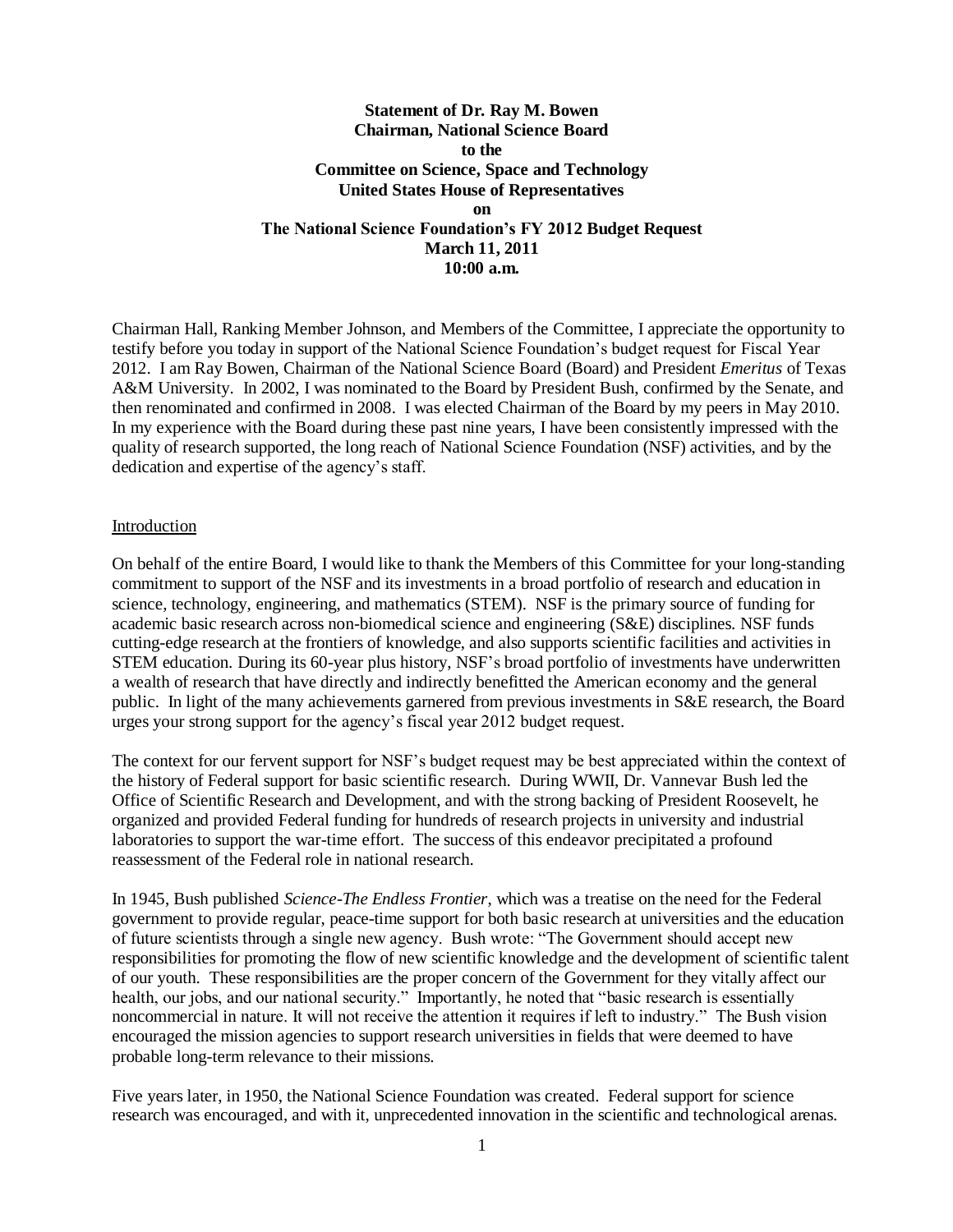Due in large part to NSF's support for S&E research and education, our research universities have become the envy of the world. The application of new knowledge and human capital development in STEM fields resulting from this Federal/academic partnership has indeed created handsome benefits for all Americans. These long-term and often uncertain investments in S&E research and education over a half-century have provided extraordinary dividends for successive generations of our citizens.

In the presence of global competition, our Nation should be strong in all facets of technical innovation and should have available a continuously renewed base of knowledge to inform its decisions and those of its citizens. In order to prosper over the long term, a nation requires several essential building blocks of innovation, including a robust high-tech industry, a well-educated scientific talent base, and a vigorous research community.

Although the Board is very cognizant of the current Federal fiscal constraints that our Nation faces, we are also certain that the unique and long-term value of NSF programs in science and engineering research and education foster the bedrock of our future economic health. This long-term value is the basis of the Board"s support for the Foundation"s FY 2012 Budget Request.

## Concern about US Leadership in S&E

A recurring concern of the Board is the potential loss of U.S. global leadership across the science and engineering spectrum. As many other countries invest heavily in science and engineering research, graduate a record number of scientists and engineers, and increase incentives to attract outstanding international students and scholars, it would be unwise for the U.S. to neglect our science and engineering enterprise.

The United States has long been a leading center of science, technology, and innovation, but we now face challenges as a result of growing capacity in science and technology (S&T) across the globe. Economists increasingly emphasize the central role of knowledge, particularly R&D and other activities to promote science and technology, in a country"s economic success. But as recent indicators show us, in our biennial statistical report, *Science and Engineering Indicators 2010* (SEI 2010), many countries and economies have taken steps to open their markets to trade and foreign investment, develop or recast their S&T infrastructures, stimulate industrial research and development (R&D), expand their higher education systems, and build indigenous R&D capabilities. In short, they are developing strategic plans and policy frameworks for increasing S&T capacity, and investing in the requisite infrastructure and workforce to achieve their objectives.

The current status of the Nation's economy makes it imperative that we do not lose ground in the global S&E race. While the United States still leads the world in R&D investments, other countries have continued to increase R&D expenditures at an expanding rate. For example, between 1996 and 2007, China increased its R&D expenditures at a 20 percent annual growth rate. Increased global R&D activity should by no means be viewed as negative. It leads to a dynamic global system of exchange of scientific knowledge and collaboration among diverse researchers, and provides opportunities to build shared international facilities. However, the United States must view increased global capacity in S&T as a call to sustained action to continue robust investments in science and technology.

One of the key returns on investment in science and engineering is the creation of new jobs. The S&E workforce has shown sustained growth for over half a century, and growth is projected to continue into the future. The number of workers in S&E occupations grew from about 182,000 in 1950 to 5.5 million in 2007. This represents an average annual growth rate of 6.2%, nearly 4 times the growth rate for the total workforce.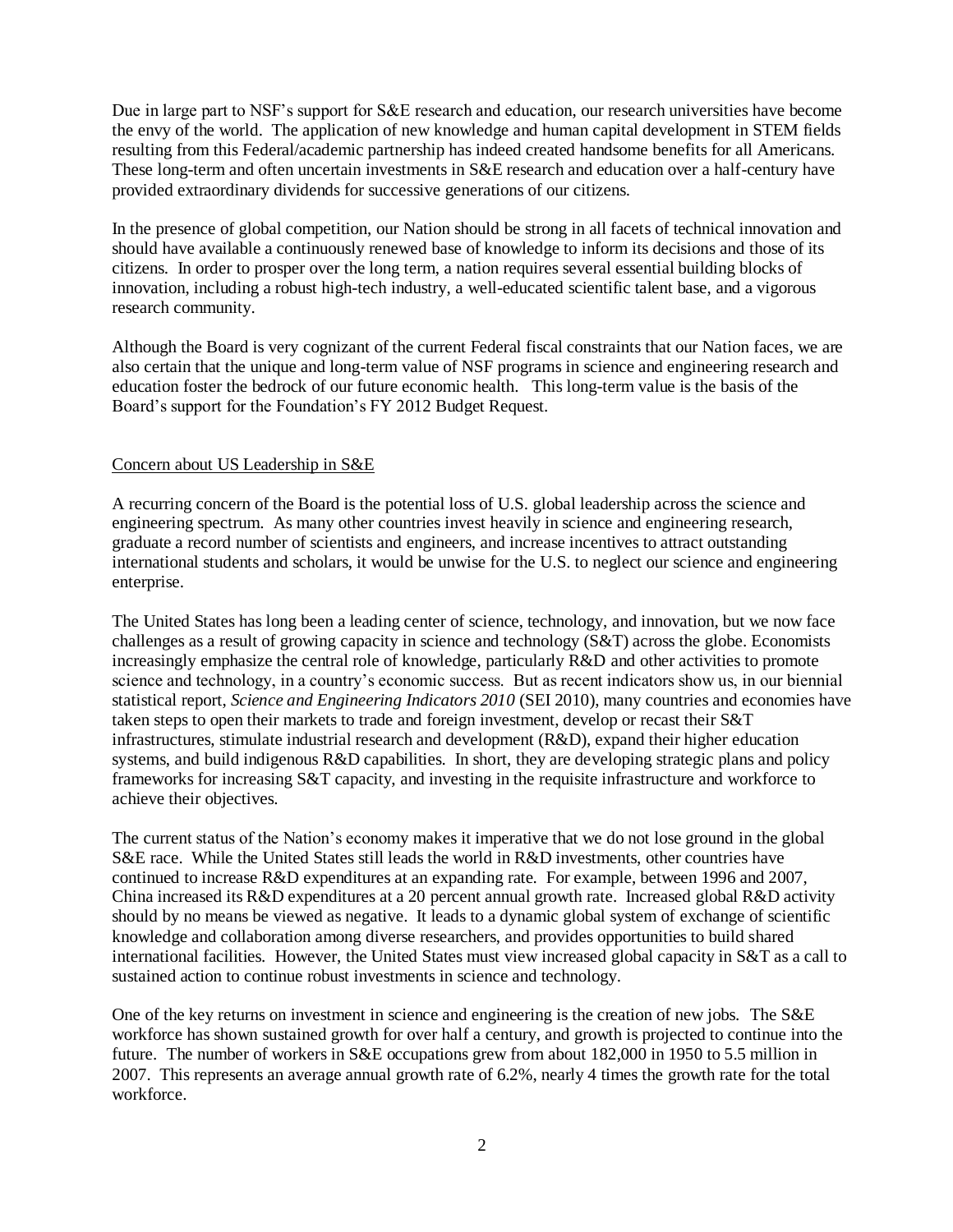If innovation in the form of new technologies, goods and services are imported from other countries, our national competitiveness will be affected. The distribution of R&D funds by the U.S. is a direct reflection of our dedication to lead the world in S&E, and it provides insight into the Nation"s broad mission priorities. Outcomes and benefits of R&D depend heavily on the total resources devoted to it.

#### Board Role in Development of the NSF FY 2012 Budget Request

The NSF budget request for Fiscal Year 2012 reflects a clear understanding that investments in science and technology are critical investments that will build America"s future. This request acknowledges the critical nature of science and technology to America's long-term economic growth. Federal support for research and education across S&E fields is of special importance in uncertain economic times, especially when private firms are hesitant to invest in long-term research and development projects.

For the past 60 years, the National Science Foundation has played a central role in innovation by catalyzing the development of fundamental ideas across the frontiers of science and engineering knowledge and supporting the people who generate them. As the only federal agency dedicated to the support of basic research and education in all fields of science and engineering, NSF is positioned to strategically stimulate innovative research that connects the science and engineering enterprise with potential economic, societal, and educational benefits. NSF"s high-risk, potentially transformative investments will continue to lead the way for the important discoveries, the education of the future science and engineering innovators, and cutting-edge technologies that will help keep our Nation globally competitive, prosperous, and secure.

The Board is intimately engaged with the development of the agency"s initiatives featured in its budget request. The Board, primarily through its Committee on Strategy and Budget, with NSF senior leadership participates in the development of the budget from the initial planning stage for the next budget through informal discussions, numerous teleconferences, and final approval of the submission to OMB. In working with the agency on determining priorities, we take into account the priorities of the Administration and Congress. We also bring our experience with the needs and readiness of the Nation"s science and engineering community as a whole.

## NSF FY 2012 Budget Request

The Board supports the FY 2012 Budget Request in its entirety. We are especially supportive of those programs that reach across disciplines to bring fresh approaches from differing perspectives to tackle some of the greatest challenges of our time. Throughout its history of developing successful collaborations with researchers in many disciplines, NSF is in the best position to bring together the science community to address seemingly intractable problems or controversial ideas at the frontiers of knowledge. The details of these efforts are best left to Dr. Suresh and the agency"s senior management to describe.

For the budget request before you today, one specific area I would like to focus on is the Foundation"s Agency Operations and Award Management (AOAM) account.

The AOAM account provides the fundamental framework through which the Foundation's science and engineering research and education programs are administered. AOAM funding covers NSF"s scientific, professional, and administrative workforce; the physical and technological infrastructure necessary for a productive, safe and secure work environment; and the essential business operations critical to managing NSF"s administrative processes and providing high-quality customer service to the public.

The quality of the merit review process greatly depends upon NSF professional staff with the necessary expertise, within and across disciplines, to select and recruit superior reviewers and panelists, and the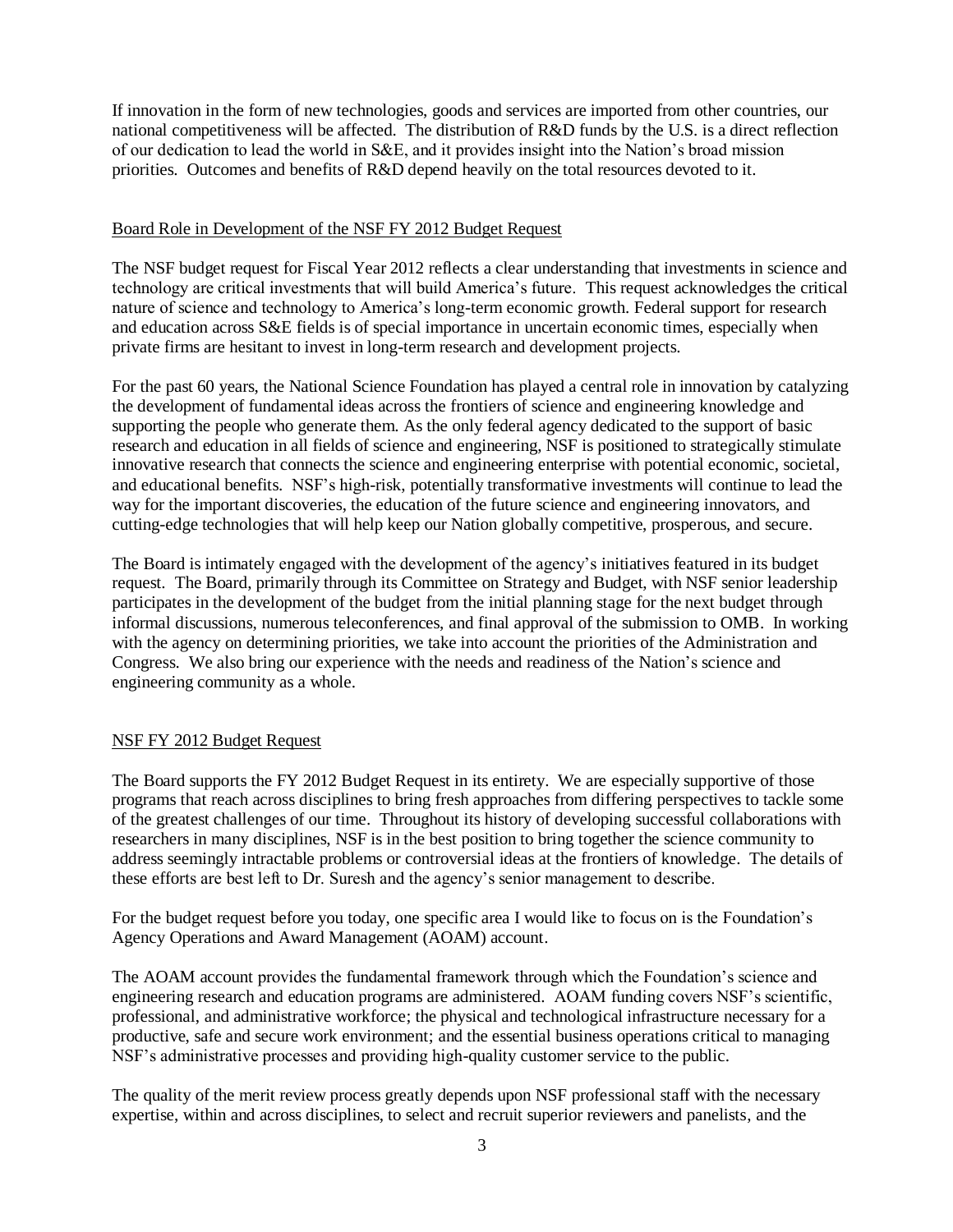outstanding administrative staff to support them. The need for first-class scientific review is very high as just in the last year, NSF staff directed reviews of over 55,000 proposals. Each was thoroughly examined to ensure only the highest quality research would be supported. To sustain this excellence in merit review, the Board urges full funding for NSF"s AOAM account.

For the National Science Board Office, the Board requests \$4.84 million, an increase of \$340,000, or 6.6 percent, for FY 2012. This proposed increase will allow the Board to continue to strengthen its national and NSF policy role and in oversight for NSF.

# NSB Oversight Role

When Congress established the National Science Foundation in 1950, it defined dual responsibilities for the National Science Board. First, the Board was to oversee the activities of, and establish the policies for, the National Science Foundation. Second, the Board was to serve as an advisory body to the President and Congress on national policy issues related to science and engineering and education in science and engineering. For today's testimony, I'd like to focus on our first responsibility, that of oversight of NSF.

## -Merit Review

As you all know, NSF-funded research and education projects are selected through competitive, meritbased review. This is often cited as the "gold standard" for funding research, and is emulated by many countries as they develop and enhance their own scientific research efforts. Expert panels rely on two criteria to evaluate proposals: intellectual merit and broader impacts.

Every year, the Board reviews the outcomes of the agency"s merit review process. In the latest report (for FY 2009), NSF made nearly 10,000 awards with Omnibus funding. An additional 4,620 awards were supported with the \$3 billion of American Recovery and Reinvestment Act (ARRA) funding. With the ARRA funding, NSF reached a 32 percent funding rate in FY 2009, significantly exceeding the 25 percent funding rate in the previous year.

A large number of meritorious proposals are declined each year. Every year, NSF must decline highly rated scientific proposals due to budget limitations. For FY 2009, approximately \$1.3 billion in added funding could have supported the many proposals that merited awards. This represents a substantial lost opportunity in terms of both innovation and job creation.

## -MREFC

The National Science Board has statutory responsibility for the oversight of activities funded from the Major Research Equipment and Facilities Construction (MREFC) account. These are high profile, high cost activities that are unique, meaning that they must often be designed and developed without a template. In my time on the Board, the agency has made great strides in overseeing both the design and construction of these critical facilities. It is a substantial challenge to prioritize and manage MREFCs, and the Board invests substantial efforts to review scientific needs, construction costs, and operations and maintenance costs in the MREFC process.

Future operating costs for facilities are considered when the Board decides whether to approve construction of a new facility under the MREFC account. Projects are repeatedly assessed throughout the planning and construction period to ensure accurate awareness of projected operating costs. Beginning with the NSF FY 2009 budget request, the NSF Director instituted a "no cost overrun" policy requiring that the project cost estimate include adequate contingency funds to cover all foreseeable risks, and that any cost increases not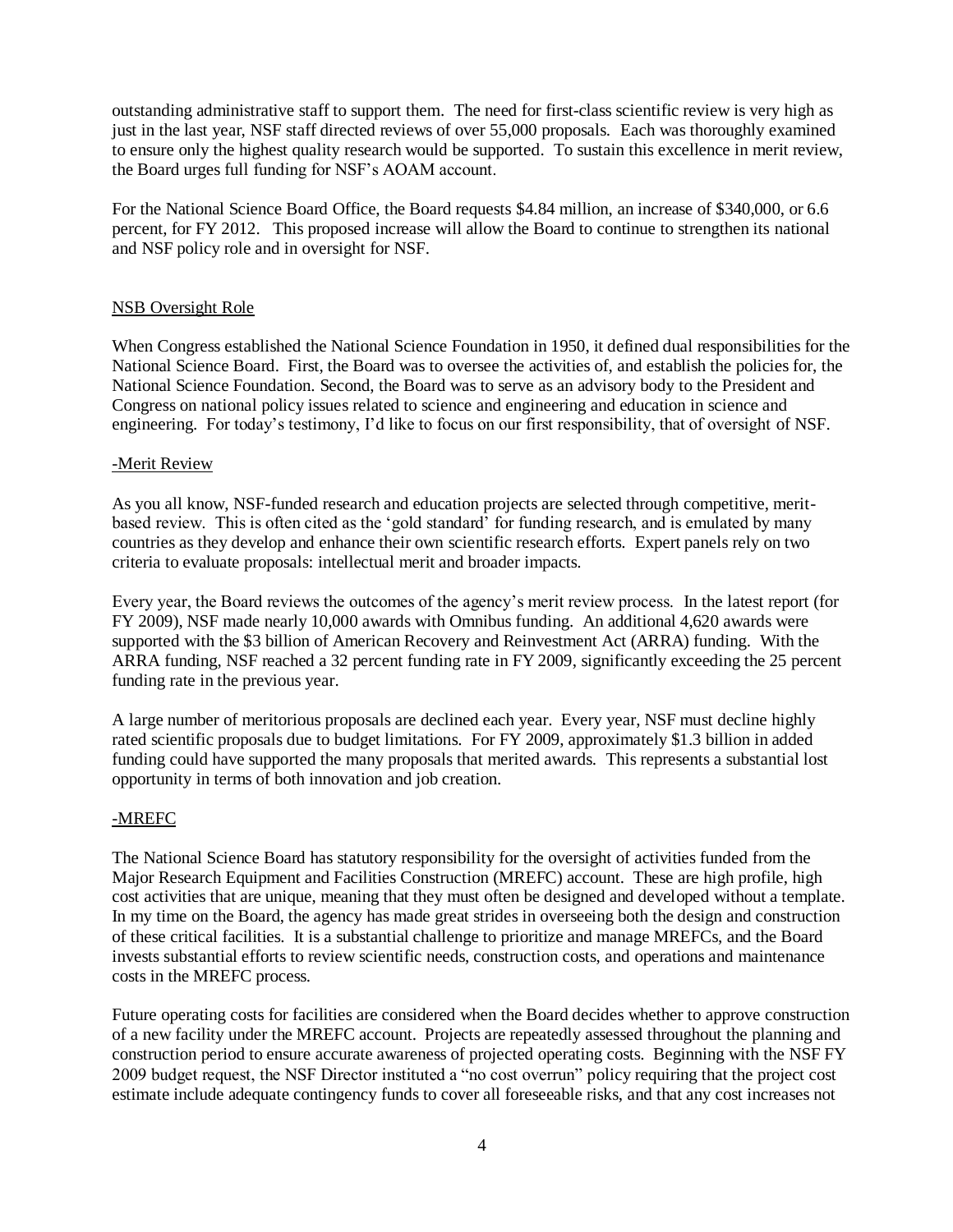covered by contingency be accommodated by scope reduction. Since implementing the policy for new facilities, NSF has been successful at staying within cost and schedule plans.

In FY 2012, NSF will continue construction of five MREFC account projects: Advanced Laser Interferometer Gravitational-Wave Observatory (AdvLIGO), the Advanced Technology Solar Telescope (ATST), the Atacama Large Millimeter Array (ALMA), National Ecological Observatory Network (NEON), and the Ocean Observatories Initiative (OOI). All five MREFC projects in the 2012 Request have been reviewed and recommended for funding by the Board. The Board continues to work with agency senior management to improve the process for selecting and managing the MREFC account.

#### -NSF Strategic Plan for FY 2011-FY 2016

NSF senior management worked closely with the Board in developing its new strategic plan. The plan, "*Empowering the Nation through Discovery and Innovation*," establishes an overarching vision for NSF"s role in the Nation"s innovation enterprise, challenging the agency to set its sights high.

The three major goals outlined in the strategic plan emphasize the unique role of the agency. The first goal, *Transform the Frontiers*, embraces support for the fundamental, interdisciplinary, high-risk, and transformative research and education that NSF has pioneered. The second goal, *Innovate for Society*, links the results of fundamental research to national and global policy areas where science and engineering play a significant role. The final goal, *Perform as a Model Organization*, sets high standards for attaining excellence in operational activities, promotes a culture of integrity and accountability, and encourages new approaches to assessment and evaluation of NSF"s investment portfolio.

#### -The America COMPETES Act

The 2007 reauthorization of NSF, commonly referred to as the America COMPETES Act, recognized the critical role the agency plays in maintaining the Nation at the forefront of research. With COMPETES, Congress recognized that the Federal Government must increase its investment in basic research and in science and math education, stating as the purpose of the Act "to invest in innovation through research and development, to improve the competitiveness of the United States and for other purposes." On behalf of the National Science Board, I want to reiterate the key role that science advancement plays in furthering the Nation"s economic base. The Board intends to continue its oversight of NSF awards to ensure the national treasure is invested productively.

The America COMPETES Reauthorization Act of 2010 requires the Board to report to Congress on the mid-scale instrumentation needs of the science and engineering communities. The Subcommittee on Facilities is in the process of collecting background data and consulting with experts throughout the Nation"s science and engineering community about future instrumentation needs. The report is due in January 2012, and NSB expects to submit its final report by that time.

## -ARRA

The National Science Board has taken particular interest in overseeing the \$3 billion provided to the agency in the 2009 American Recovery and Reinvestment Act (ARRA, stimulus). The stimulus funding represented nearly 50 percent of the agency"s annual budget, and the Board, acting in its oversight capacity for the agency, endeavored to ensure the additional funds were well spent.

NSF management set up an overall framework for ARRA investments which emphasized sustainability and innovation. Management determined that grants would be allocated with varying durations. This would allow the agency to structure a sustainable portfolio with requests for renewal of projects staggered through the years. To encourage innovation, NSF management prioritized the funding of new principal